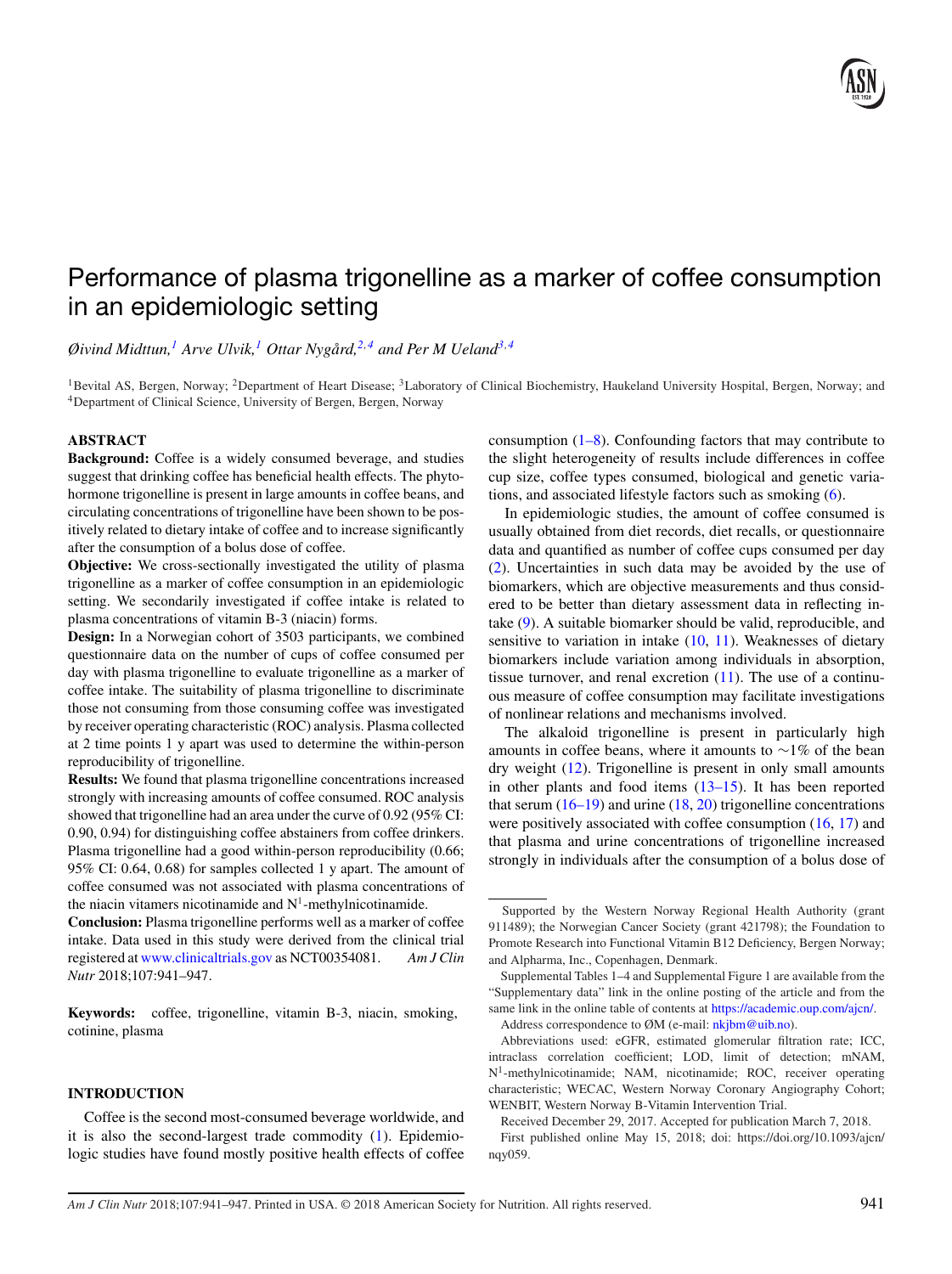coffee (21). However, to the best of our knowledge, no literature exists that thoroughly investigates the performance of this alkaloid as a quantitative marker of coffee consumption in an epidemiologic setting.

The roasting of coffee beans converts trigonelline to nicotinic acid [vitamin B-3 (niacin)], and the extent to which this occurs depends on the temperature and duration of roasting (22, 23). It has therefore been suggested that coffee may be a source of niacin (22, 23), but after consumption of a bolus dose of coffee only a small increase in plasma nicotinamide (NAM), and no change in nicotinic acid or  $N^1$ -methylnicotinamide (mNAM), was observed (21).

The positive association of smoking with coffee consumption (24–27) necessitates adjustment for smoking behavior when investigating the health effects of coffee. The biochemical assay (28) used in this work enables simultaneous measurement of circulating concentrations of trigonelline and cotinine [an established marker of recent nicotine exposure (29)]. The combined analysis of these 2 lifestyle markers will be a useful tool when investigating the health effects of coffee consumption and smoking.

We investigated the relation of coffee consumption with plasma concentrations of trigonelline and the niacin vitamers NAM and mNAM in a large cohort of Norwegian adults. The performance of plasma trigonelline as a marker of coffee consumption was investigated by calculating receiver operating characteristics (ROCs) with the use of questionnaire data as a classifier. By analyzing plasma samples collected 1 y apart we also calculated the within-person reproducibility of plasma trigonelline.

## **METHODS**

## **Study participants**

This work included 4609 participants from the Western Norway Coronary Angiography Cohort (WECAC), which consisted of patients undergoing elective coronary angiography due to suspected stable angina pectoris between 2000 and 2004. Details about the WECAC study have been published previously (30). Approximately two-thirds of the WECAC patients participated in the Western Norway B-Vitamin Intervention Trial (WENBIT) (31). Participants with missing or incomplete data on coffee consumption (not reporting type of coffee while reporting to drink >1 cup of coffee/d) were excluded, which left 3503 participants for the final analyses at baseline (**Supplemental Figure 1**).

Written informed consent was obtained from all participants. The WENBIT study protocol was in accordance with the principles of the Declaration of Helsinki, and the trial was approved by the Regional Committee for Medical and Health Research Ethics, the Norwegian Medicines Agency, and the Data Inspectorate.

# **Assessment of coffee consumption and smoking habits**

Coffee consumption was assessed by questionnaire as number of cups of coffee consumed per day in categories (0, ∼1, 2–4, 5– 8, or >8), and which coffee type they most often consumed (filtered, boiled, powder, decaffeinated, several types, or unknown). Smoking habits were given as never, former, or current smoker.

## **Blood samples and biochemical analyses**

EDTA plasma was drawn at baseline and after 1 y. Plasma samples were stored at <sup>−</sup>80°C until analysis, and trigonelline (28), NAM (28), mNAM (28), cotinine (28), and creatinine (32) were analysed by isotope dilution liquid chromatography–tandem mass spectrometry by the Bevital Laboratory (www.bevital.no). Ion pairs for trigonelline (138.0/78.0), <sup>2</sup>H<sub>3</sub>-trigonelline (141.0/78.0), NAM (123.0/80.1), <sup>2</sup>H<sub>4</sub>-nicotinamide (127.0/80.1), mNAM (137.3/79.0), and <sup>2</sup>H<sub>4</sub>- $N<sup>1</sup>$ -methylnicotinamide (141.3/83.0) were added to an existing assay  $(28)$ . The limits of detection (LODs) were 50 nmol/L, 20 nmol/L, 5 nmol/L, 1 nmol/L, and 0.25 µmol/L; and withinand between-day CVs were  $< 5\%$ ,  $< 12\%$ ,  $< 9\%$ ,  $< 6\%$ , and  $< 6\%$ for trigonelline, NAM, mNAM, cotinine, and creatinine, respectively. The estimated glomerular filtration rate (eGFR)/1.73  $m<sup>2</sup>$ was calculated by the Modification of Diet in Renal Disease equation  $(33)$ .

# **Statistical methods**

Trigonelline and cotinine values below the LOD (50 and 1 nmol/L, respectively) were set to the respective LODs; no other biomarkers were below their LOD in any samples. Variables are reported as medians (5th, 95th percentiles). The distribution of coffee consumption is given as numbers [*n* (%) of total population] within each coffee-cup category, and coffee type and smoking as numbers [*n* (%)] within each category of coffee cups consumed per day. The average number of coffee cups consumed per day was set to the mean for each category, except for the highest  $($ >8 cups/d), where it was set to 9.

We calculated linear regression models with ln-transformed concentrations of trigonelline, NAM, and mNAM as outcomes and study center (Bergen  $= 0$ , Stavanger  $= 1$ ), fasting status (nonfasting  $= 0$ , fasting  $= 1$ ), age, sex (male  $= 0$ , fe $male = 1$ , smoking category, coffee-cup consumption category, and ln(eGFR) as predictors. Thus, after exponentiation, the regression coefficients describe the ratio of outcome variables for those with a factor level  $= 1$  divided by those with a factor  $level = 0$ . For eGFR, the regression coefficient is given as the estimated ratio of the response for a doubling in eGFR. Few participants reported usually drinking coffee types other than filtered coffee; thus, only the participants reporting no coffee consumption or reporting most often drinking filtered coffee were included in the models. Spearman correlations between biomarkers adjusted for study center, fasting status, age, and sex, and plasma cotinine (marker of recent nicotine exposure) and eGFR (where appropriate) were calculated separately for abstainers and those consuming coffee.

The suitability and optimal cutoff value of plasma trigonelline to correctly discriminate consumers from nonconsumers of coffee were investigated by ROCs with the use of questionnaire data as the classifier. To allow for comparison with an established marker of recent nicotine exposure (34), a ROC analysis was also performed for plasma cotinine compared with smoking habits (current compared with not current) based on data from the same questionnaire.

The within-person reproducibility for trigonelline and cotinine was determined as intraclass correlation coefficients (ICCs) (95% CIs) from samples collected at baseline and after 1 y of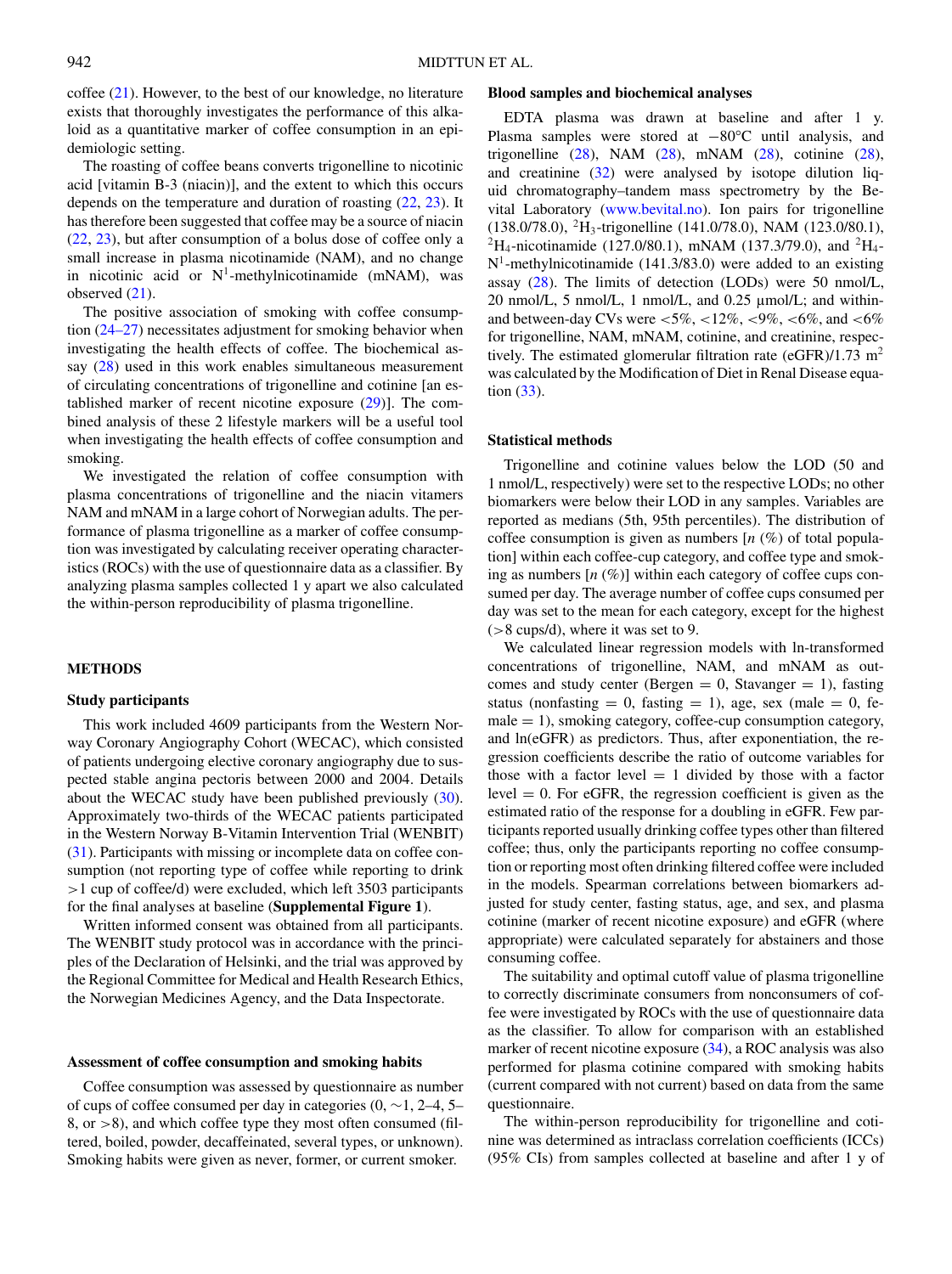**TABLE 1**

Demographic characteristics and plasma biomarker concentrations at baseline according to coffee consumption<sup>1</sup>

|                                                                 |                  | Number of cups consumed per day |                  |                  |                   |                  |           |
|-----------------------------------------------------------------|------------------|---------------------------------|------------------|------------------|-------------------|------------------|-----------|
|                                                                 | Total            | $\overline{0}$                  | 1                | $2 - 4$          | $5 - 8$           | > 8              | $P^2$     |
| Participants, $n$ (%)                                           | 3503 (100)       | 204(5.8)                        | 299(8.5)         | 1886 (53.8)      | 918(26.2)         | 196(5.6)         | < 0.001   |
| Male sex, %                                                     | 72.7             | 66.2                            | 62.5             | 70.4             | 79.3              | 86.7             | < 0.001   |
| Age, y                                                          | 62 $(44, 78)^3$  | 57 (39, 76)                     | 66(45.9, 80)     | 64 (46, 78)      | 59 (43, 74)       | 56 (40, 70)      | < 0.001   |
| Smoking, $n$ (%)                                                |                  |                                 |                  |                  |                   |                  | < 0.001   |
| Never smokers                                                   | 931 (26.6)       | 98 (48.0)                       | 126(42.1)        | 569 (30.2)       | 133(14.5)         | 5(2.6)           |           |
| Former smokers                                                  | 1738 (49.7)      | 77(37.7)                        | 139(46.5)        | 999 (53.0)       | 456 (49.8)        | 67(34.2)         |           |
| Current smokers                                                 | 831 (23.7)       | 29(14.2)                        | 34(11.4)         | 318 (16.9)       | 326(35.6)         | 124(63.3)        |           |
| Coffee type, $n(\%)$                                            |                  |                                 |                  |                  |                   |                  | < 0.001   |
| None                                                            | 204(4.7)         | 204(100.0)                      | 0(0.0)           | 0(0.0)           | 0(0.0)            | 0(0.0)           |           |
| Filtered                                                        | 2888 (67.0)      | 0(0.0)                          | 244(81.6)        | 1639 (86.9)      | 831 (90.5)        | 172 (87.8)       |           |
| <b>Boiled</b>                                                   | 72(1.7)          | 0(0.0)                          | 7(2.3)           | 40(2.1)          | 21(2.3)           | 3(1.5)           |           |
| Powder                                                          | 121(2.8)         | 0(0.0)                          | 22(7.4)          | 82(4.3)          | 14(1.5)           | 2(1.0)           |           |
| Decaffeinated                                                   | 53(1.2)          | 0(0.0)                          | 10(3.3)          | 27(1.4)          | 10(1.1)           | 5(2.6)           |           |
| Several types                                                   | 124(2.9)         | 0(0.0)                          | 10(3.3)          | 71 (3.8)         | 31(3.4)           | 12(6.1)          |           |
| Unknown                                                         | 850 (19.7)       | 0(0.0)                          | 6(2.0)           | 27(1.4)          | 11(1.2)           | 2(1.0)           |           |
| Trigonelline, µmol/L                                            | 3.55(0.25, 13.1) | 0.29(0.05, 2.81)                | 1.63(0.16, 7.44) | 3.56(0.54, 12.1) | 4.71 (0.83, 14.9) | 5.8 (1.24, 21.4) | < 0.001   |
| NAM, nmol/L                                                     | 342 (156, 754)   | 373 (164, 836)                  | 322 (144, 714)   | 337 (159, 741)   | 349 (151, 775)    | 359 (182, 759)   | ${<}0.01$ |
| mNAM, nmol/L                                                    | 85.4 (34.3, 217) | 82.7 (29.6, 236)                | 86.2 (35.2, 236) | 85.8 (33.9, 218) | 83.6 (36.4, 205)  | 93.2 (36.7, 211) | 0.271     |
| Cotinine, nmol/L                                                | 1.57(1, 1770)    | 1(1, 1420)                      | 1(1, 1100)       | 1(1, 1520)       | 10.6(1, 1990)     | 893 (1, 2190)    | < 0.001   |
| Creatinine, µmol/L                                              | 74 (53.5, 105)   | 72.8 (51.8, 101)                | 74.1 (53, 111)   | 75 (53.9, 107)   | 73.2 (53.6, 101)  | 71 (53.9, 94.8)  | < 0.001   |
| eGFR, mL $\cdot$ min <sup>-1</sup> $\cdot$ 1.73 m <sup>-2</sup> | 92.1 (60, 130)   | 95.2 (62, 133)                  | 87.7 (53.3, 124) | 89.7 (57.5, 126) | 96.5 (64.9, 134)  | 103 (70.9, 136)  | < 0.001   |

<sup>1</sup>eGFR, estimated glomerular filtration rate; mNAM, N<sup>1</sup>-methylnicotinamide; NAM, nicotinamide.

<sup>2</sup>P values were determined by Kruskal-Wallis test (across categories of coffee cups) or chi-square test (across categories of smoking and coffee types). 3Median; 5th, 95th percentile in parentheses (all such values).

follow-up by using baseline questionnaire data on amount of coffee consumed and smoking habits (not current compared with current smoking) and ln-transformed values and a random-effects mixed model with participant identification as the random variable. An ICC  $< 0.40$  is considered to represent poor reproducibility, 0.40–0.75 represents fair to good reproducibility, and >0.75 represents excellent reproducibility (35). We also calculated the Spearman correlations for trigonelline and cotinine for the 2 time points. For these analyses, complete data sets were available for 2630 participants for trigonelline and for 2591 participants for cotinine.

All of the statistical analyses were performed with the use of R version 3.2.3 for Windows (www.r-project-org). Adjusted Spearman correlations were computed by using the ppcor package, ROC curves by the pROC package, and ICCs by using the ICC package. *P* values <0.05 were considered significant.

# **RESULTS**

## **Cohort characteristics**

At baseline, the median (5th, 95th percentile) age was 62 y (44, 78 y), 72.7% were men, 26.6% of the participants were never smokers, 49.7% were former smokers, and 23.7% were current smokers (**Table 1**).

# **Coffee consumption**

One or more cups of coffee were consumed per day by 94.2% of the participants, with ∼1 cup/d by 8.5% of participants, 2–4 cups by 53.8%, 5–8 cups by 26.2%, and  $>8$  cups/d by 5.6% of participants (Table 1). The median (5th, 95th percentile) age decreased with increasing coffee consumption  $(P < 0.001)$ . Men consumed more coffee than women ( $P < 0.001$ ), and 86.7% of those who reported drinking >8 cups/d were men.

Filtered coffee was by far the most commonly consumed coffee type and was consumed by 88.7% of the participants who provided information on coffee type (**Supplemental Table 1**). The type of coffee consumed varied by age  $(P = 0.026)$  but not by sex  $(P = 0.77)$ . The average number of cups of coffee per day varied by coffee type  $(P < 0.001$ ; **Supplemental Table 2**), and for all types most individuals (51.9–68.3%) consumed 2–4 cups/d.

The mean (95% CI) number of cups per day consumed was lowest among the never smokers, followed by former smokers and current smokers (*P* < 0.001; **Supplemental Table 3**). Among those reporting no coffee consumption, 48% were never smokers, and this proportion gradually decreased to 2.6% of those drinking >8 cups/d (Table 1). Conversely, only 14.2% of those drinking no coffee were current smokers, increasing to 63.3% among those consuming  $>8$  cups/d.

## **Biomarker concentrations according to coffee consumption**

The median (5th, 95th percentile) plasma concentration of trigonelline was 0.29 µmol/L (0.05, 2.81 µmol/L) in those reporting no coffee consumption and increased according to cups consumed per day, as follows: <sup>∼</sup>1 cup [1.63 <sup>µ</sup>mol/L (0.16, 7.44 µmol) trigonelline/L], 2–4 cups [3.56 µmol/L (0.54, 12.1 µmol) trigonelline/L], 5–8 cups [4.71 µmol/L (0.83, 14.9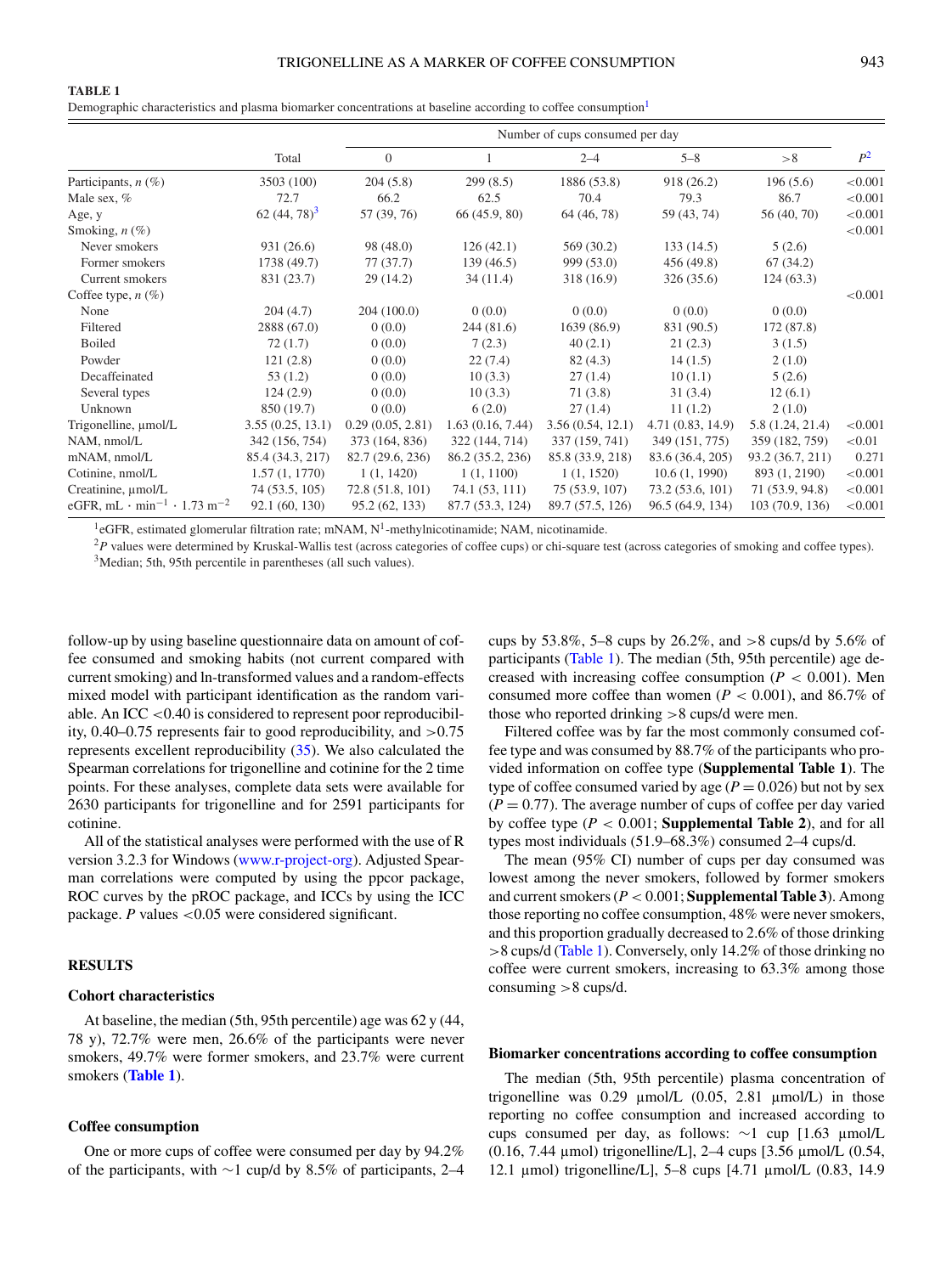# **TABLE 2**

Plasma concentrations of trigonelline, NAM, and mNAM at baseline according to coffee consumption, smoking, demographic characteristics, and renal function by linear regression<sup>1</sup>

|                                     | Trigonelline, µmol/L |         | NAM, nmol/L      |         | mNAM, nmol/L     |                  |
|-------------------------------------|----------------------|---------|------------------|---------|------------------|------------------|
|                                     | β                    | P       | β                | P       | β                | $\boldsymbol{P}$ |
| Intercept                           | 14.46 (5.83, 35.85)  | < 0.001 | 497 (318, 777)   | < 0.001 | 631 (374, 1063)  | < 0.001          |
| Ratio (compared with reference)     |                      |         |                  |         |                  |                  |
| Men vs. women                       | 0.95(0.87, 1.03)     | 0.23    | 1.03(0.99, 1.07) | 0.17    | 0.90(0.86, 0.94) | < 0.001          |
| Age (per $10 y$ )                   | 1.09(1.05, 1.14)     | < 0.001 | 0.92(0.91, 0.94) | < 0.001 | 0.96(0.94, 0.98) | < 0.001          |
| Fasting vs. nonfasting              | 0.80(0.73, 0.88)     | < 0.001 | 1.12(1.07, 1.17) | < 0.001 | 1.23(1.16, 1.29) | < 0.001          |
| Study center (Stavanger vs. Bergen) | 0.96(0.84, 1.09)     | 0.50    | 1.09(1.02, 1.16) | 0.01    | 0.76(0.71, 0.82) | < 0.001          |
| Former smoker vs. never smoker      | 1.24(1.13, 1.35)     | < 0.001 | 1.05(1.00, 1.10) | 0.03    | 1.07(1.01, 1.12) | 0.01             |
| Current smoker vs. never smoker     | 1.48(1.33, 1.65)     | < 0.001 | 1.02(0.97, 1.07) | 0.47    | 1.01(0.95, 1.07) | 0.86             |
| 1 cup of coffee/d vs. no coffee     | 3.67(3.05, 4.41)     | < 0.001 | 0.97(0.89, 1.07) | 0.56    | 1.05(0.94, 1.16) | 0.39             |
| 2–4 cups of coffee/d vs. no coffee  | 8.37 (7.24, 9.67)    | < 0.001 | 0.98(0.92, 1.06) | 0.66    | 1.01(0.93, 1.10) | 0.79             |
| 5–8 cups of coffee/d vs. no coffee  | 11.33 (9.72, 13.21)  | < 0.001 | 0.96(0.89, 1.03) | 0.28    | 1.05(0.96, 1.15) | 0.26             |
| $>8$ cups of coffee/d vs. no coffee | 15.08 (12.28, 18.52) | < 0.001 | 0.97(0.87, 1.07) | 0.51    | 1.14(1.01, 1.28) | 0.03             |
| eGFR (ratio for doubling in eGFR)   | 0.52(0.46, 0.59)     | < 0.001 | 1.00(0.94, 1.06) | 0.93    | 0.80(0.74, 0.86) | < 0.001          |

<sup>1</sup>Values are  $\beta$ s (95% CIs) given as ratios compared with the reference level for all predictors, except for eGFR, where the ratio for a doubling in eGFR is given. eGFR, estimated glomerular filtration rate; mNAM,  $N<sup>1</sup>$ -methylnicotinamide; NAM, nicotinamide.

 $\mu$ mol) trigonelline/L], and >8 cups [5.80  $\mu$ mol/L (1.24, 21.4) µmol) trigonelline/L] (*P* < 0.001) (Table 1). Plasma trigonelline [median (5th, 95th percentile) varied according to coffee type consumed  $(P < 0.001$ ; Supplemental Table 1)].

In the regression model (**Table 2**), the number of coffee cups consumed per day was a strong predictor of plasma trigonelline concentrations. In the same model, plasma trigonelline was 20% lower in fasting compared with nonfasting participants and increased by 9% per 10 y of age (both  $P < 0.01$ ). Former smokers showed 24% higher and current smokers 48% higher trigonelline concentrations than never smokers ( $P < 0.01$ ), and a doubling in eGFR was associated with 48% lower trigonelline.

Plasma NAM varied slightly according to category of coffee cups per day  $(P = 0.01$ ; Table 1) and was highest in those reporting no coffee consumption. mNAM showed no association with coffee consumption ( $P = 0.27$ ). Neither of the niacin vitamers varied according to type of coffee consumed (Supplemental Table 1).

Among the coffee drinkers, plasma trigonelline was not related to NAM or mNAM by Spearman correlation but was moderately positively correlated with cotinine  $(r = 0.25, P < 0.001)$ and moderately inversely correlated with eGFR  $(r = -0.18,$ *P* < 0.001) (**Supplemental Table 4**). Among those reporting no consumption of coffee, trigonelline was not correlated with NAM, mNAM, cotinine, or eGFR (Supplemental Table 4).

# **Cutoff concentration for trigonelline by ROCs**

From ROCs, the optimal cutoff for distinguishing consumers from nonconsumers of coffee was a trigonelline concentration of 1.01 µmol/L, with a sensitivity of 0.891, a specificity of 0.887, and an AUC of 0.92 (95% CI: 0.90, 0.94) (**Figure 1**). From ROC analysis of current compared with not-current smokers, the optimal cutoff was found at a cotinine concentration of 28.8 nmol/L, giving a sensitivity of 0.937, specificity of 0.898, and an AUC of 0.95 (95% CI: 0.94, 0.95).

#### **Within-person reproducibility**

For blood samples collected 1 y apart, the within-person reproducibility in terms of ICCs was 0.66 (95% CI: 0.64, 0.68) for trigonelline and 0.84 (95% CI: 0.83, 0.85) for cotinine (**Table 3**).

# **DISCUSSION**

# **Principal findings**

With the use of data from a large cohort of 3503 Norwegians we showed that plasma concentrations of trigonelline increased strongly according to self-reported amount of coffee consumed. By using ROCs, we obtained a trigonelline cutoff concentration of 1.01 µmol/L for separating nonconsumers from consumers of coffee, with specificity, sensitivity, and AUCs only slightly lower than those obtained for cotinine, an established marker of recent nicotine exposure (29). The within-person reproducibility (calculated as the ICC) of trigonelline was in the upper range of the fair to good category. We found no relation of the amount of coffee consumed with circulating concentrations of the niacin vitamers NAM and mNAM.

## **Coffee consumption**

We observed that the majority of participants consumed an intermediate amount of coffee (2–4 cups) per day. This consumption amount is similar to that reported for another population from the same geographical region (southwestern) in Norway (24) but less than for a population from northern Norway  $(25)$ . The present study confirms the results from previous studies on Norwegian populations, showing a higher prevalence of smoking (24–27) as well as being male  $(25)$  among participants with a high coffee consumption and that most coffee drinkers consume filtered coffee (24). We observed an inverse relation between age and amount of coffee consumed, which was not observed in a population from northern Norway (25).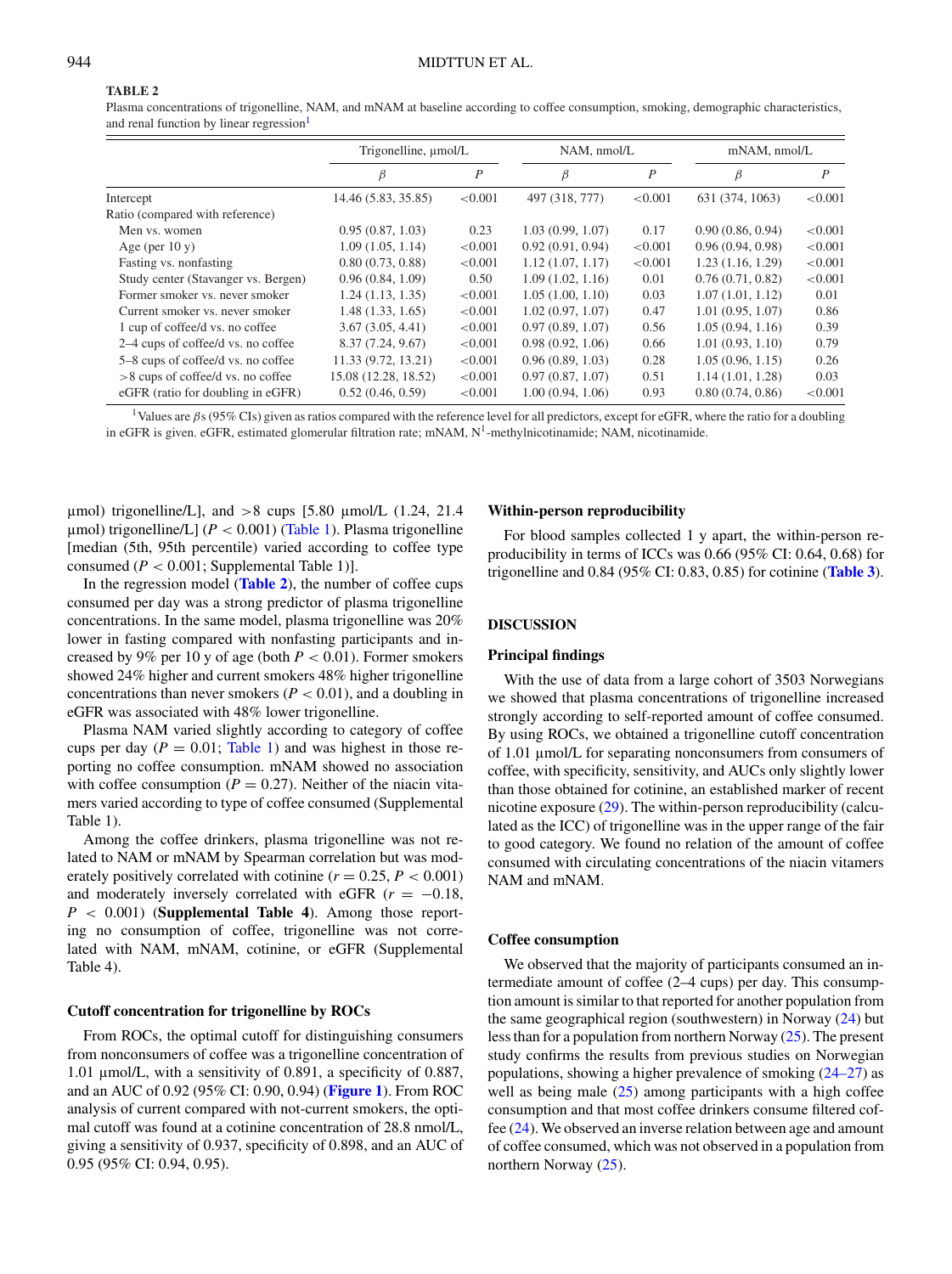

**FIGURE 1** ROC analysis in 3503 patients from the WECAC for plasma trigonelline as a marker of coffee consumption (red) and plasma cotinine as marker of current smoking (blue). The curves are shown with 95% CIs. Cutoffs are given in µmol/L for trigonelline and nmol/L for cotinine. ROC, receiver operating characteristic; WECAC, Western Norway Coronary Angiography Cohort.

#### **Plasma concentrations of trigonelline**

The increase in plasma trigonelline with increasing number of cups of coffee consumed per day is in line with the positive association of trigonelline with the intake of coffee  $(16)$ , as well as the strong increase in trigonelline observed after the consumption of a bolus dose of coffee (21). Results from ROC analysis showed that plasma trigonelline performed well as a marker of coffee consumption, approaching the performance of plasma cotinine as a marker of current smoking, as shown in the present and previous studies (29, 36). The ICC for plasma trigonelline over 1 y in this study  $(0.66)$  was similar to that found in another study  $(16)$ and for questionnaire data on coffee consumption over an 11-y time span (0.60) (4), but was lower than the ICCs reported for questionnaire data over a period of several months (0.77–0.85) (37). Combined, these results suggest that the amount of coffee consumed by individuals is relatively stable over time.

Possible sources of error that may influence the quality of plasma trigonelline as a marker of coffee consumption include the presence of small amounts of trigonelline in other food items, including fruit (14, 15), breakfast cereals (15, 22), and parboiled rice (22). Coffee-containing food items, such as chocolate cakes, might also contribute to plasma trigonelline concentrations. Accordingly, we and others (21) observed low concentrations of trigonelline in plasma from participants who reported no intake

**TABLE 3**

Concentrations and within-person reproducibility of trigonelline and cotinine in plasma samples collected at 2 time points 1 y apart

|              | Geometric mean (95% CI) |                    |                   |            | $CV^2$ (%)      |               |                |                           |
|--------------|-------------------------|--------------------|-------------------|------------|-----------------|---------------|----------------|---------------------------|
|              | Participants, n         | Baseline           |                   | D          | Spearman $\rho$ | Within-person | Between-person | ICC <sup>3</sup> (95% CI) |
| Trigonelline | 2630                    | 2.65(2.56, 2.74)   | 4.11(3.93, 4.30)  | ${<}0.001$ | 0.63            |               | 98             | 0.66(0.64, 0.68)          |
| Cotinine     | 2591                    | 10.58(9.70, 11.53) | 9.35(8.33, 10.48) | 0.19       | 0.79            | 120           | 273            | 0.84(0.83, 0.85)          |

1Derived by using a paired *t* test comparing geometric mean at the first compared with the second blood collection.

<sup>2</sup>Within- and between-person CVs were estimated by taking the square root of the within- and between-person variance components from a random-effects mixed model on the log-transformed scale.

<sup>3</sup>ICC, intraclass correlation coefficient calculated by using log-transformed biomarker concentrations.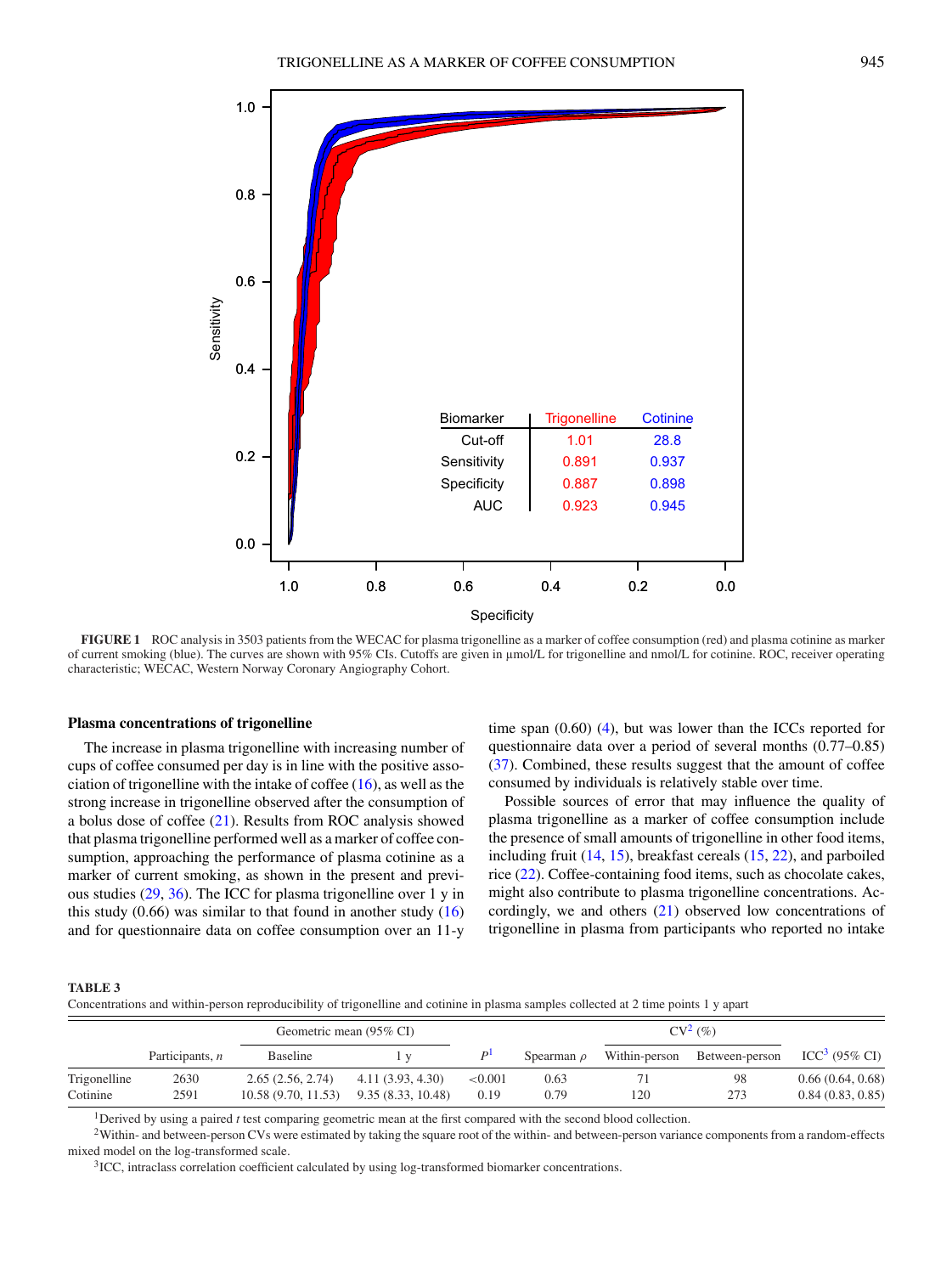of coffee. Errors in self-reported consumption of coffee may also contribute to inconsistencies of questionnaire data with plasma trigonelline.

The observed differences in plasma trigonelline among coffee consumers may also be partly explained by varying trigonelline content of coffee beans of different types (12) and origins (38). It has also been suggested that the method used to prepare coffee may influence how much trigonelline is obtained from drinking coffee (14), because the conversion of trigonelline to nicotinic acid increases with increasing temperature and duration of roasting of coffee beans (22, 38). Individual differences in renal excretion of trigonelline have also been reported (21).

The within-subject reproducibility of trigonelline was lower than that found for cotinine, with ICCs for trigonelline in the upper range of the category of fair to good (0.40–0.75) and for cotinine in the excellent ( $\geq$ 0.75) category (35). Larger variability in trigonelline than in cotinine over time may reflect the shorter half-life of trigonelline,  $\sim$ 5 h(21), compared with 12–20 h for cotinine (34). This relatively short half-life of trigonelline may also explain the presence of low trigonelline concentrations in some participants who reported drinking coffee. Furthermore, fasting participants had lower plasma trigonelline concentrations than nonfasting participants, which may reflect longer time interval between coffee intake and blood draw in fasting individuals or the effect of food intake on trigonelline bioavailability and kinetics.

Many exposure biomarkers (39), including trigonelline (18, 20, 21), are excreted in the urine, and coffee consumption has also been found to be positively related to eGFR (40). The present work confirmed the published relations of circulating trigonelline and eGFR. We therefore included eGFR as an adjustment when modelling the relation of circulating trigonelline concentrations with self-reported coffee consumption. A number of morbidities are related to renal function, which should therefore be taken into account when investigating coffee consumption in relation to disease risk.

## **Plasma concentrations of niacin forms**

The intake of nicotinic acid has been shown to significantly increase circulating concentrations of NAM (41). Thus, the lack of association of circulating niacin vitamers with coffee consumption in this study, and the small increase observed after the consumption of a bolus dose of coffee  $(21)$  suggest that coffee is, at most, a minor contributor to circulating concentrations of niacin.

#### **Strengths and weaknesses**

Errors in self-reported consumption of coffee may attenuate the association between reported coffee intake and plasma trigonelline, and could also partly explain the presence of trigonelline in plasma from participants who reported not drinking any coffee. Coffee is present in some food products, such as chocolate cakes, and trigonelline has been found in small amounts in some food items (14, 15, 22). We did not have information on intakes of several food items (14, 15, 22) containing small amounts of trigonelline. The time- and temperature-dependent conversion of trigonelline to nicotinic acid during the roasting of coffee beans (22, 23) may cause variable relations of coffee consumption with circulating trigonelline concentrations, and also attenuate the association. The roasting procedure also influences

the content of several biologically active compounds  $(42)$ , so the method of preparation is also an aspect to consider when investigating the health effects of coffee consumption.

Strengths of this work include a large, well-characterized cohort with information on both amount and type of coffee consumed. Plasma samples drawn 1 y apart enabled the calculation of intra- compared with interindividual variation. The availability of information on smoking and plasma cotinine concentrations enabled comparison of trigonelline with cotinine as markers of exposure in the same cohort.

# **Conclusions**

Circulating concentrations of trigonelline were strongly related to the amount of coffee consumed, and its discriminating ability approaches the performance of cotinine as a marker of recent nicotine exposure. Thus, plasma trigonelline may serve as a useful marker of coffee consumption in epidemiologic studies. The use of a biomarker avoids the problems associated with inaccurate and variable categories in questionnaire data, and as a continuous variable it may also address the issue of variations in coffee-cup size. Continuous variables may provide more detailed information about exposure-outcome relations and also enhance the possibility of investigating nonlinear relations. The combined measurement of trigonelline and cotinine (28) allows for investigations of interaction effects of coffee consumption with smoking, which both are important lifestyle factors with known health effects.

The authors' responsbilities were as follows—PMU and ØM: led the laboratory analysis; ØM and AU: conducted the statistical analysis; ØM: drafted the first version of the manuscript. ON and PMU: initiated and are coordinators of WECAC and WENBIT; ØM: had primary responsibility for final content; and all authors: were involved with data collection and interpretation and critical revisions of the manuscript and read and approved the final manuscript. PMU is member of the steering board of the nonprofit Foundation to Promote Research into Functional Vitamin B12 Deficiency; none of the other authors reported any disclosures.

## **REFERENCES**

- 1. Butt MS, Sultan MT. Coffee and its consumption: benefits and risks. Crit Rev Food Sci Nutr 2011;51(4):363–73.
- 2. Ding M, Bhupathiraju SN, Satija A, van Dam RM, Hu FB. Long-term coffee consumption and risk of cardiovascular disease: a systematic review and a dose-response meta-analysis of prospective cohort studies. Circulation 2014;129(6):643–59.
- 3. Gunter MJ, Murphy N, Cross AJ, Dossus L, Dartois L, Fagherazzi G, Kaaks R, Kuhn T, Boeing H, Aleksandrova K, et al. Coffee drinking and mortality in 10 European countries: a multinational cohort study. Ann Intern Med 2017;167(4):236–47.
- 4. Park SY, Freedman ND, Haiman CA, Le Marchand L, Wilkens LR, Setiawan VW. Association of coffee consumption with total and cause-specific mortality among nonwhite populations. Ann Intern Med 2017;167(4):228–35.
- 5. Ding M, Satija A, Bhupathiraju SN, Hu Y, Sun Q, Han J, Lopez-Garcia E, Willett W, van Dam RM, Hu FB. Association of coffee consumption with total and cause-specific mortality in 3 large prospective cohorts. Circulation 2015;132(24):2305–15.
- 6. Higdon JV, Frei B. Coffee and health: a review of recent human research. Crit Rev Food Sci Nutr 2006;46(2):101–23.
- 7. Ludwig IA, Clifford MN, Lean ME, Ashihara H, Crozier A. Coffee: biochemistry and potential impact on health. Food Funct 2014;5(8):1695–717.
- 8. Grosso G, Godos J, Galvano F, Giovannucci EL. Coffee, caffeine, and health outcomes: an umbrella review. Annu Rev Nutr 2017;37:131–56.